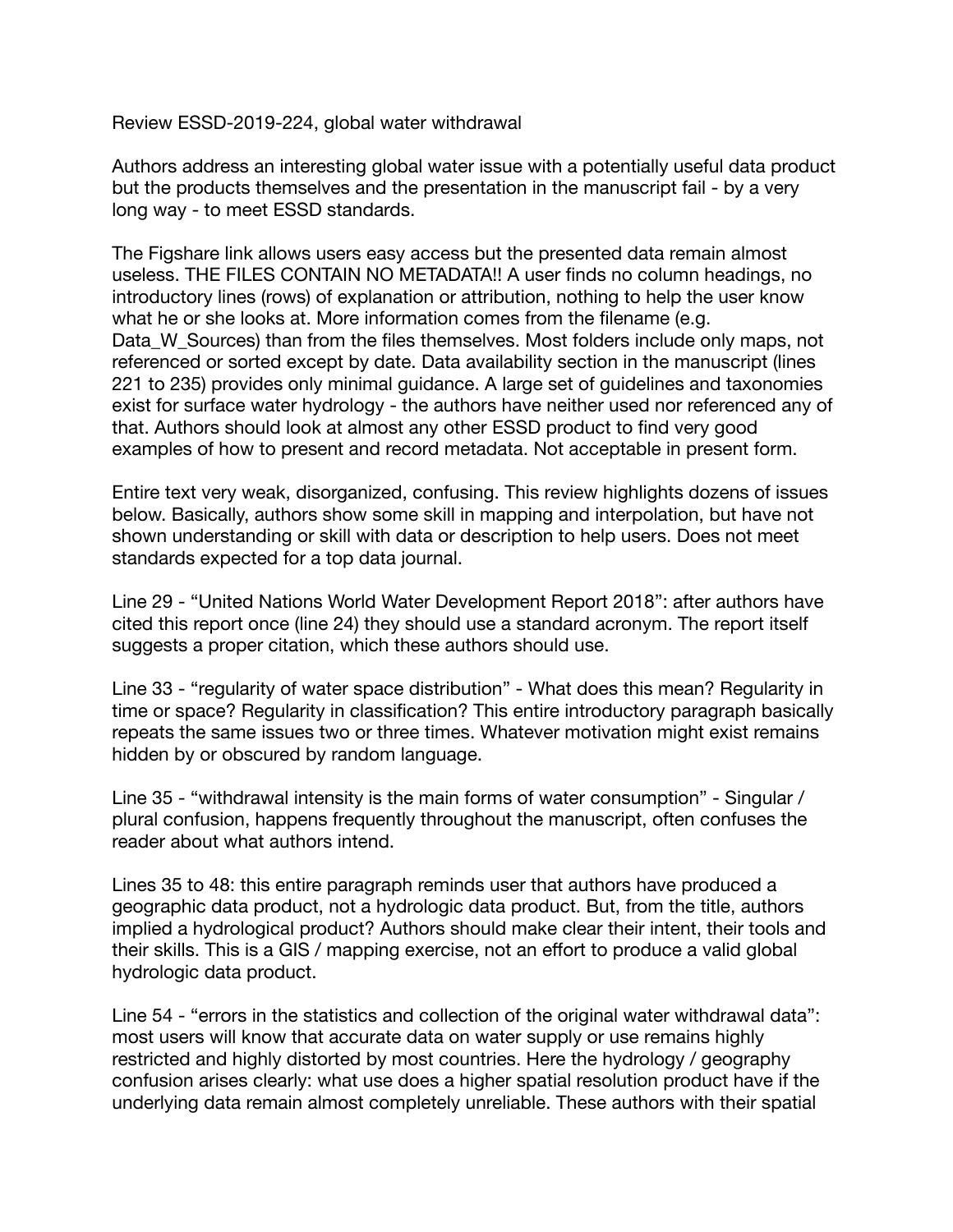GIS skills never address the fundamental issue of the quality or availability of the basic hydrological data?

Line 56 - "With the reference of the official data available, the accuracy of the data set is sufficient to meet the current research": yes, the authors can assemble and provide nice maps but the fundamental data remain almost useless.

Line 58 - "products that can reflect the spatial and temporal changes of water withdrawal in the world": No, strongly disagree. New maps from bad data, not an overall improvement.

Line 60 - "improvement of the accuracy of the original data": improvement of spatial resolution does not equal improvement of accuracy.

Line 62, Table 1: The FAO data products are notoriously unreliable. Likewise for other UN sources. Chinese sources seem perhaps interesting and useful but authors provide no publications, validations, or reliability analyses?

Lines 64 to 205, Methods: This is basically a GIS, data-filling, data interpolation exercise, to fill in missing national reports and then to fill in spatial gaps. The authors, who may have skill in using these products and tools, give no indication that they understand, much less question, the underlying data. I repeat: better maps of unreliable data do not result in better data.

Lines 175 to 182: Here the authors provide a weak description of GlobeLand30, the Chinese remote sensing product (based on USGS Landsat). No details, no references, no uncertainties, nothing accessible or open access that can convince other users of the quality of this product.

Line 182 - "water is only used on artificial surface and cultivated land": Reader / user never learns what the authors mean by the term 'artificial surface' (reservoir?, impervious urban pavements?, compacted drought-impacted land with high run-off?) but the assumption stated in this phrase is almost certainly false. The authors demonstrate no understanding whatsoever of surface hydrology!

Line 206 and following - Technical validation: Validation consists of comparing their interpolated products to two countries, India and China, for which they have data of higher spatial resolution. But from exactly the same FAO/UN national report source data! How does that represent independent data? Many other data products, including those derived from satellites (e.g LandSat or others), exist, for which these authors could at least construct some intercomparison maps. Not one quantitive assessment (run-off, storage, retention, etc.) in useful hydrological terms anywhere in the entire manuscript. Validation, uncertainty, reliability completely absent.

Line 216 - "dataset derived from the existing water withdrawal data is accurate" Authors may believe this, but due to complete ignorance of surface hydrology, reader /